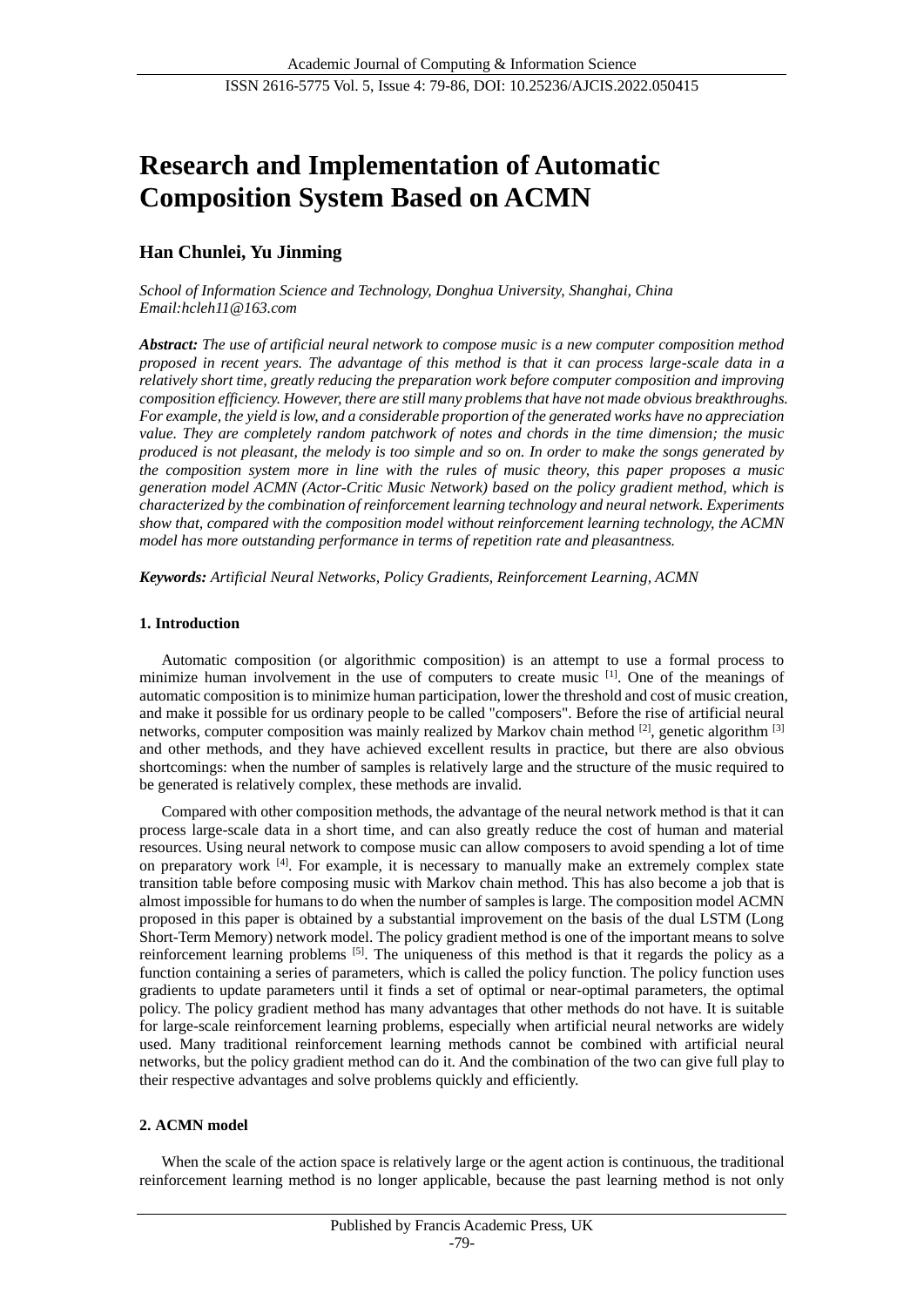inefficient but also difficult to obtain a satisfactory result. This experiment has about 500 songs used to train the model, and the sum of the corresponding states and actions has exceeded 100,000, so the policy gradient method is a very suitable choice. Figure 1 is the general workflow of the ACMN model.



*Figure 1: The workflow of the ACMN model.*

It can be seen from the figure that the model is mainly composed of two networks, Actor (policy network) and Critic (evaluation network). The reason why the model includes these two networks is related to the use of the AC algorithm to update the parameters [6]. In this model, the input music segment is equivalent to the state of the agent, and the output note or chord is equivalent to the agent's action.

The biggest difference between the policy gradient method and other methods is that the policy in this method is a function (network) containing parameters. Before the policy network can function formally, we need to train its parameters. The strategy in other methods, without parameters, is a probability distribution based on state and action, and its probability distribution needs to be updated according to the value of the action, and the update efficiency is low. This is an important reason for choosing the gradient strategy method.

## **3. Actor and Critic Design**

#### *3.1 Actor Network*

The hidden layer of Actor is a double-layer LSTM network, which plays the role of generating notes and chords in this model. Its specific composition is shown in Figure 2.



*Figure 2: The construction of Actor Network.*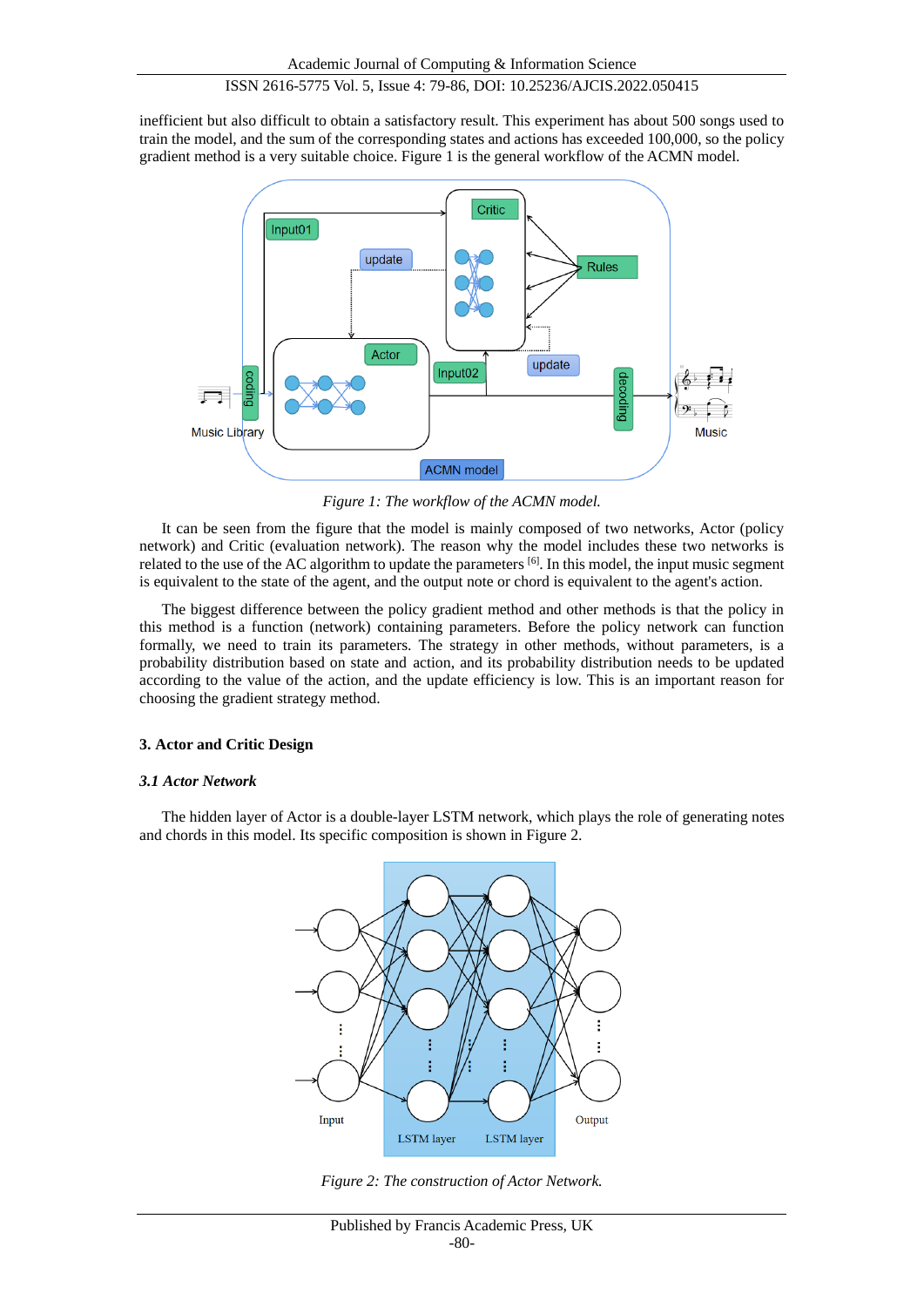LSTM is one of the variants of RNN, which has better memory ability than the latter. It is good at dealing with long-term dependent time series and can effectively avoid the problem of gradient disappearance  $^{[7]}$ . The hidden layer of Actor contains 256 neurons in each layer, and the number of neurons in the input layer is equal to the length of the artificially set input music clip. This experiment uses a music clip composed of 64 notes and chords as the input of the model and a note or chord as the output.

Actor networks are equivalent to the policy  $\pi$  in reinforcement learning. According to the definition of policy,  $\pi$  should be the probability distribution based on the set of actions in a certain state. Although the state transition probability mentioned here does not directly indicate the specific probability like the state transition table shows, it exists implicitly. When a certain state is input, the probability that the system will select a certain action is determined by the parameters of the Actor network. Unlike other methods, the policy gradient method does not require complex and labor-intensive state transition tables. Here, the neural network is used to replace the state transition table, and the problem will be greatly simplified.

#### *3.2 Critic Network*

The Critic network is composed of different scales of Full Connect Neural Network (FCNN), which plays an evaluation role and is used to evaluate the quality of the policy network. Its composition is shown in Figure 3.



*Figure 3: The composition of Critic Network.*

The Critic network mainly consists of two sub-networks: the network that receives the state and the network that receives the action. The input of the network receiving the state is the same as the input of the policy network, and its hidden layer consists of three layers of fully connected network, each layer contains 256 neurons. The input of the network that receives the action is the output of the policy network. Since the Actor network only generates one note or chord at a time, the number of inputs to the network that receives the action is 1. The hidden layer of the network that receives the action is a two-layer fully connected neural network with 64 neurons in each layer.

The Critic network receives the encoded notes and chords, but does not generate notes or chords. Its input has two sources, namely the input of the Actor network and its output. The output of Critic is a numerical value that represents the value of the action, and its magnitude reflects the performance of the Actor network. The larger the value, the better the strategy is in line with the designer's expectations, and the less in line with the contrary.

#### **4. Dynamics of the environment**

The environment corresponding to this experiment only provides agents with immediate rewards after implementing a certain action, and no other information is provided. The reward mechanism of the environment is as follows.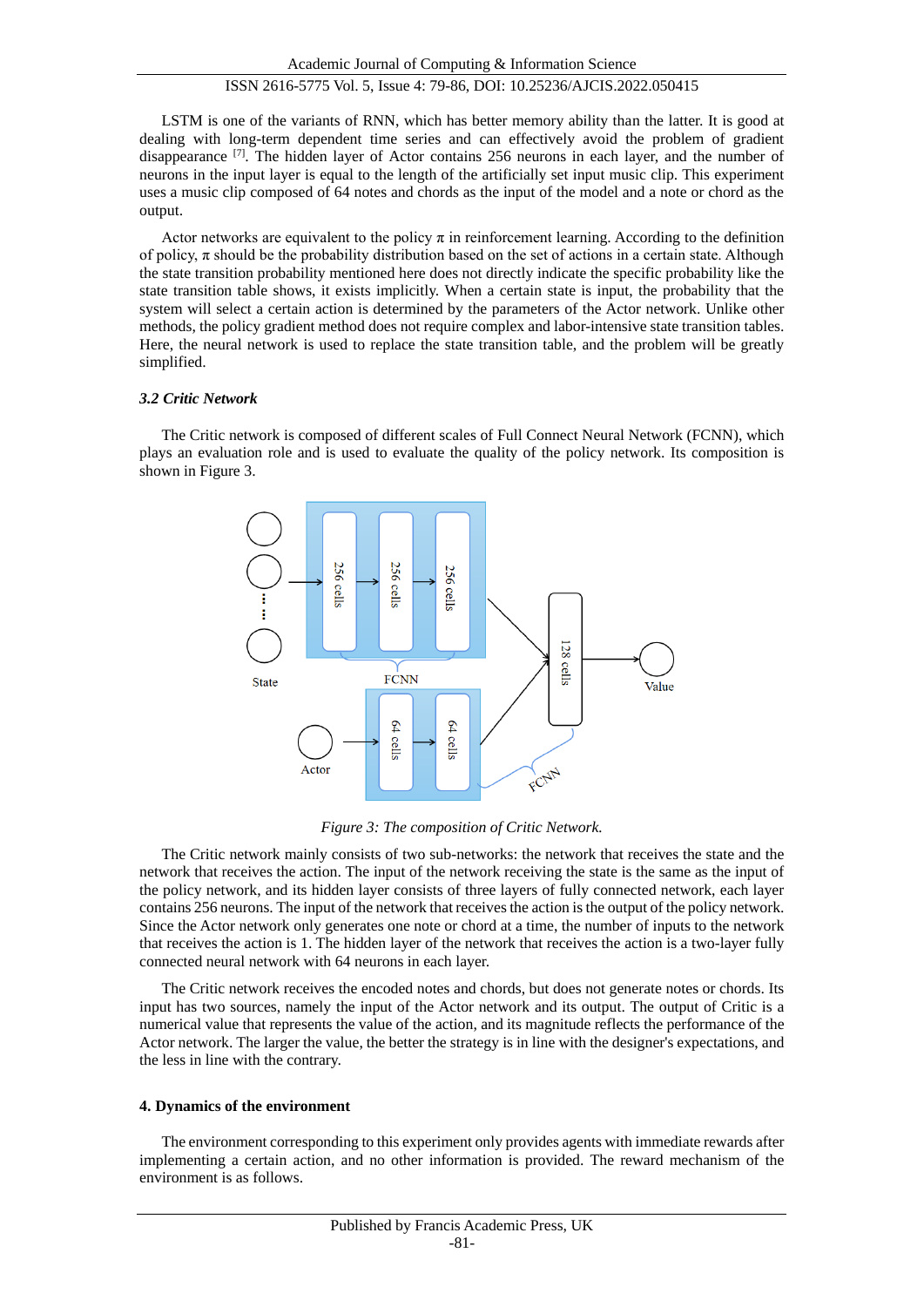To create a piece of music, you must first determine its range. If it exceeds a certain range, the sweetness of the piece will decrease. The corresponding limit can be expressed as:

$$
R_{1}(a \mid s_{t-1}) = \begin{cases} 0.2, & a_{t} \in [A_{\min}, A_{\max}] \\ -0.5, & \text{other} \end{cases}
$$
 (1)

The above formula shows that if the pitch of the note is within the specified range, the environment will reward the agent, and if it is not within the range, the environment will punish it. In order to make the melody of the generated song proceed relatively slowly and avoid the phenomenon of large oscillation of the melody, the following restrictions are imposed on the trend of pitch:

$$
R_2(a \mid s_{t-1}) = \begin{cases} -0.6, 24 \le \sum_{i=t-2}^{t} |a_i - a_{i-1}| \\ -0.5, 16 \le \sum_{i=t-1}^{t} |a_i - a_{i-1}| \\ -0.3, 1, 1, -1, 1 \ge 8 \\ 0.3, 0.0 \text{ther} \end{cases}
$$

Equation (2) shows that if the interval between any two adjacent notes in the tune generated by the system exceeds 7 whole tones, the environment will penalize the policy network. In addition, the policy network is also penalized when the sum of the intervals between adjacent notes in a measure exceeds a specified value, that is, when the melody has a continuous rise or fall or a large up and down oscillation. Then, in order to avoid the phenomenon that the system continuously generates the same note or chord, which seriously affects the quality of the song, the model is restricted as follows:

$$
R_3(a \mid s_{t-1}) = \begin{cases} -0.8, a_t = a_{t-1} = a_{t-2} = a_{t-3} \\ 0.1, \end{cases}
$$
 other

The above equation shows that the policy network is penalized for generating four identical notes or chords in a row. Finally, in the actual music creation process, composers often set a median line according to the approximate pitch distribution of the new song  $[8]$ , which is beneficial to improve the efficiency of music creation. Usually, the tone in the chord is selected as the midline, and here, the difference between the midline and the midline is selected within 7 whole-tone range to arrange the music. Let the median line at time t be Mt (Mt is randomly one of m1, m2, m3, m4), the corresponding expression is:

$$
R_4(a \mid s) = \begin{cases} 0.4, \mid a_t - M_t \le 7\\ -0.1, \quad \text{other} \end{cases} (4)
$$

#### **5. Parameter update algorithm**



*Figure 4: The working principle of the AC algorithm.*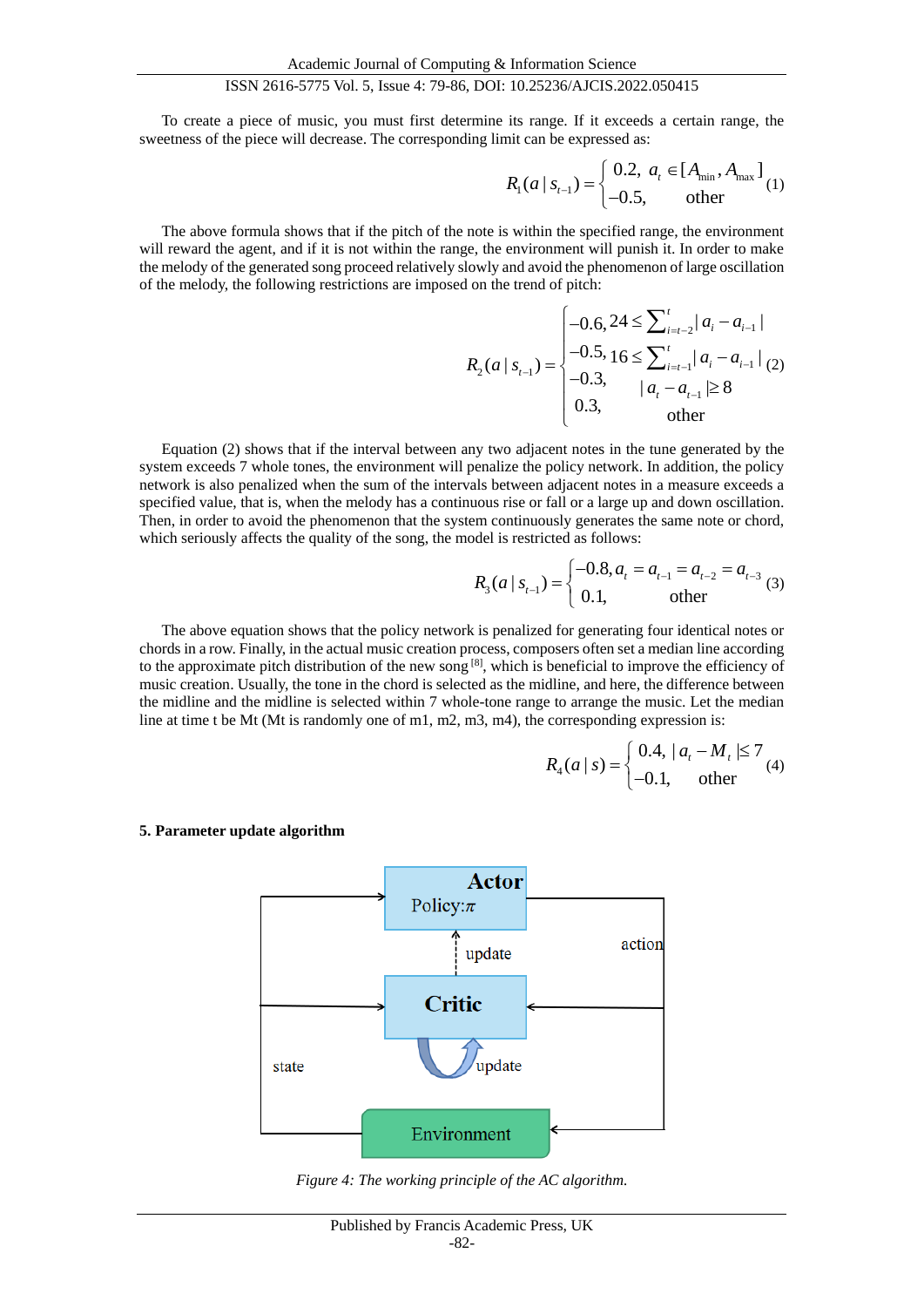When the ACMN model updates its own parameters, it uses the Actor-Critic algorithm (AC algorithm for short). The reason why it is called the AC algorithm is that the framework corresponding to the algorithm includes two parts, Critic and Actor. The functions correspond to their respective names with Actor acting as "executor" and Critic acting as "judge". Figure 4 shows the working principle of the AC algorithm.

Actor networks are equivalent to policy functions that guide the action of agents. Critic network is equivalent to state-action value function, which is used to evaluate the actor's quality and guide its subsequent action <sup>[9]</sup>. If the Actor is given a lower score, the Critic will guide the Actor's network parameters to update in the direction of a higher score, and the training process will not end until the score converges to a higher value.

The AC algorithm includes two basic processes, one is data sampling, and the other is policy update. The sampling of the data is critical because it determines the performance of the algorithm. This experiment uses the sub-algorithm TD (0) of the Temporal-Difference (TD) sampling method, and the corresponding AC algorithm is TD (0)-AC. The sampling characteristics of the AC-TD (0) algorithm are: in addition to the immediate reward of the current state, the value of updating the current state only needs to know the value of the next state of the current state, and does not need to know the value of the state in the second step and beyond. In addition, there may be multiple states to choose from after a certain state, but only the value of one of the states needs to be obtained when sampling.

The objective function of reinforcement learning involved in this experiment is the expectation of cumulative reward, and its expression is:

$$
J(\theta) = \mathbb{E}[r] = \sum_{s \in S} d(s) \sum_{a \in A} \pi(s, a) R(5)
$$

Where  $d(s)$  is the static probability distribution based on the Markov chain corresponding to the policy *π*, and *R* is the immediate reward for an agent to perform an action. In general, the neural network updates the parameters through the gradient descent method, but here, we want the objective function to be as big as possible, so the gradient ascent method is used to update the parameters.

$$
\nabla_{\theta} J(\theta) = \mathbb{E}[\nabla_{\theta} \log \pi(s, a) Q_{w}(s, a)](6)
$$

$$
\Delta \theta = \alpha \nabla_{\theta} J(\theta)(7)
$$

Equation (6) is the gradient of the objective function, where  $Qw(s, a)$  is the state-action value function, and w is the parameter of evaluating the network Critic. The parameter  $\theta$  of the policy network is updated by formula (7). In addition, in order to make the estimated value of the gradient closer to the true value, here we use  $\delta t = QI - V(s, w)$  to replace  $Qw(s, a)$ . *Q1* is the currently estimated state-action value function, and  $V(s, w)$  is the parameterized state value function. During the experiment, the parameters are updated every time a sample is taken. The parameter update rules of the strategy network and the evaluation network are as follows:

$$
\theta \leftarrow \theta + \alpha^{\theta} \delta_t \nabla_{\theta} \log \pi_{\theta}(s, a)
$$
 (8)  

$$
w \leftarrow w + \alpha^w \delta_t \nabla_w(s, w)
$$
 (9)

The loss function of the evaluation network is:

$$
loss = [Q_1 - V(s, w)]^2 (10)
$$

#### **6. Experimental results and analysis**

In this experiment, nearly 500 classical songs with similar melody were collected as samples for training the model. The songs in the sample library and the songs generated by the system were all in 4/4 time. After training, the composition model will not compose music immediately, but also need to manually deliver an initial piece of music. After that, no manual intervention is required, and the system will automatically input and output. The model designed in this paper is to predict (generate) a note or chord by taking a musical fragment composed of 64 notes and chords as input. When the next note or chord is generated, the original piece of music discards the first note or chord, and the remaining pieces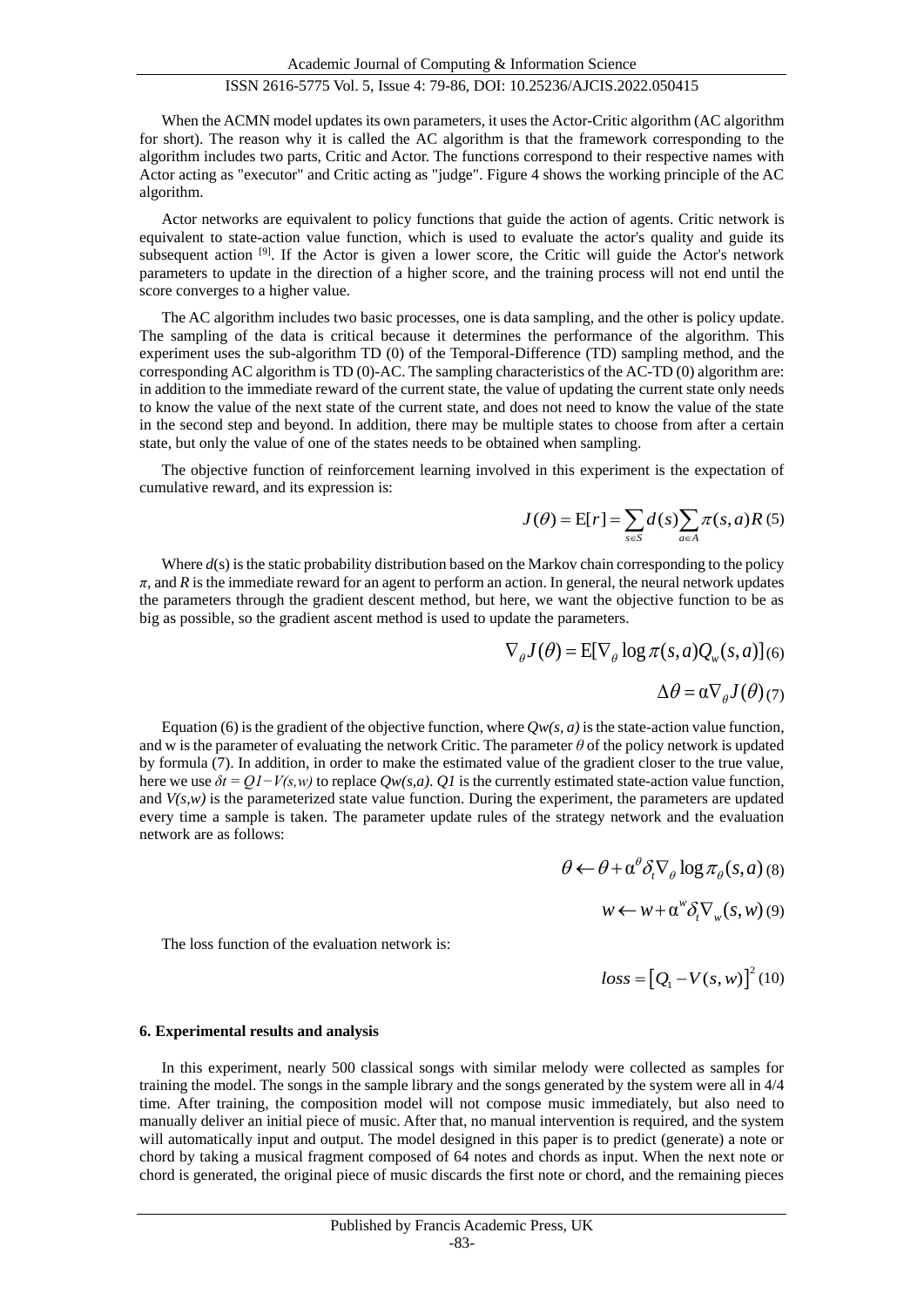Academic Journal of Computing & Information Science

## ISSN 2616-5775 Vol. 5, Issue 4: 79-86, DOI: 10.25236/AJCIS.2022.050415

and the next note or chord form a new piece of music as a new input, and so on until the end. The final piece where all the outputs are stitched together is the complete song generated by one trial.

In this experiment, ACMN is compared with three other composition models in multiple aspects, which are the dual LSTM model, the VAE-GAN model [10] and the Melody LSTM model. In order to make the experimental results more objective, the irrelevant variables should be guaranteed to be the same as much as possible during the experimental process, otherwise the experimental results will be unconvincing. It should also be noted that when training the network, we should appropriately adjust the parameters of the model and the number of training times to prevent overfitting, because overfitting means duplicating the original piece of music, which is contrary to our original intention. We hope that the model can generate a large number of songs with the same style but different melodies, otherwise the automatic composition will lose its meaning.

#### *6.1 Experimental results*

To make experimental conclusions more reliable and general, it is necessary to repeat the same experiment. Because only in this way can the contingency in the practice process be eliminated, and the final conclusion can better reflect the objective facts. Therefore, this experiment had each model compose a hundred times, recording the results they produced for each trial separately. Through the statistics and comparison of these results, the conclusion of this experiment is finally drawn.

Since there are many songs generated by the ACMN model in this experiment, only the results of three experiments are randomly selected here, and their staves are shown in Figures 5, 6, and 7.



*Figure 5: The staves of the tunes generated by ACMN (a)*



*Figure 6: The staves of the tunes generated by ACMN (b)*



*Figure 7: The staves of the tunes generated by ACMN (c)*

#### *6.2 Objective assessment*

On the basis of one hundred trials, this paper compares ACMN with dual LSTM, VAE-GAN and Melody\_LSTM in multiple aspects. The comparison results are shown in Table 1.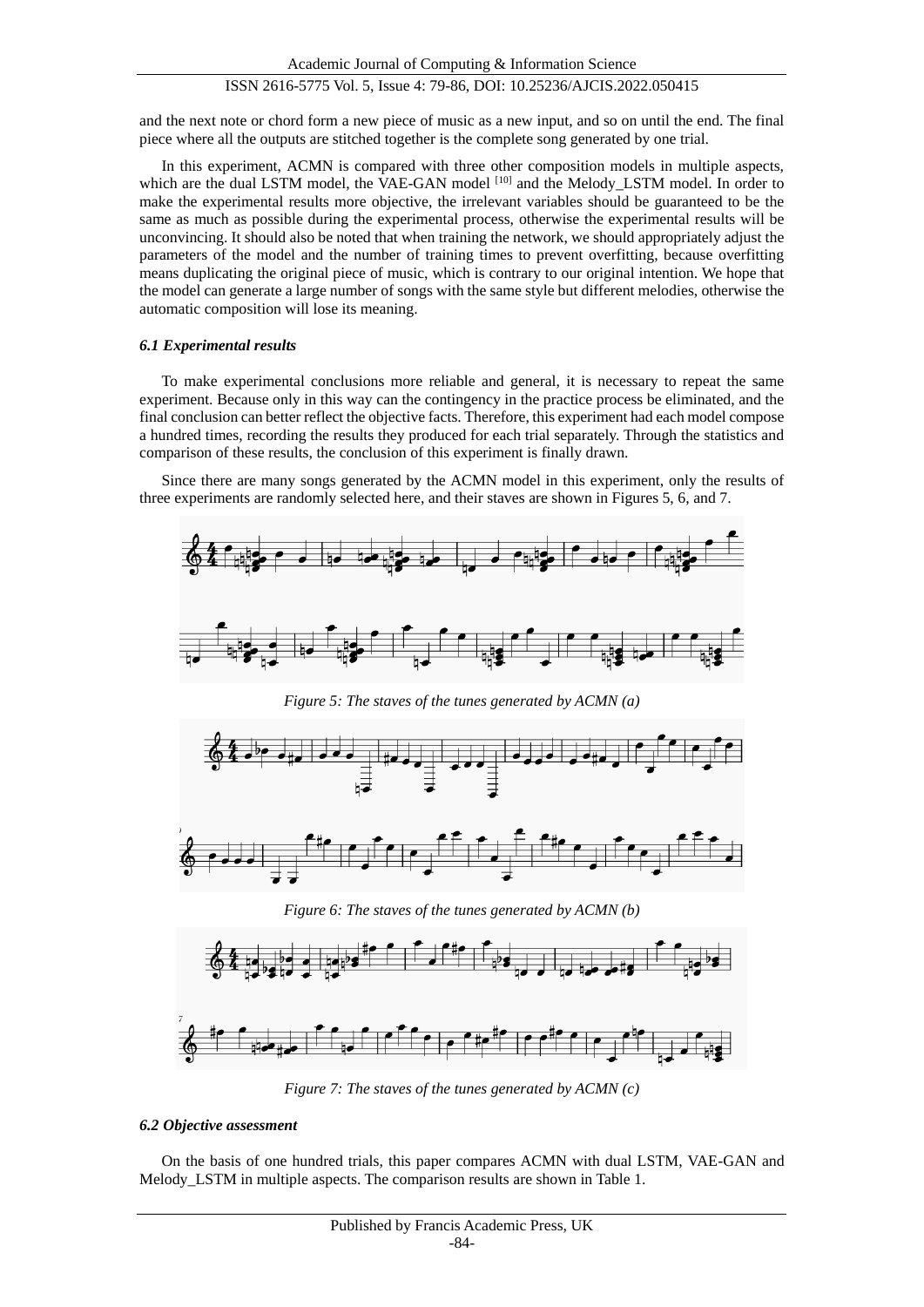| Model       | Similarity | <b>Repetition Rate</b> | Yield |
|-------------|------------|------------------------|-------|
| Acmn        | 18.76%     | 42.23%                 | 43%   |
| Vae-Gan     | 12.53%     | 47.35%                 | 47%   |
| Dual Lstm   | 8.67%      | 63.34%                 | 36%   |
| Melody_LSTM | 9.26%      | 65.37%                 | 36%   |

*Table 1: Performance comparison of each model.*

The three items of data shown in Table 1 are the averages of the 100-time composition results of each model. It should be noted that continuous repetition refers to the situation where four or more identical notes or chords are continuously generated; repetition rate refers to the proportion of continuously repeated notes or chords in a certain piece of music generated, in this case is the first hundred time nodes. We stipulate that the composition is successful when the total number of non-consecutively repeated notes and chords in the music segment generated by the model is not less than twenty. Regarding the calculation of the repetition rate, it is defined as the average of the repetition rate of all the songs generated under the premise of successful composition (removing one highest value and one lowest value). It can be seen from the table that the repetition rate of the songs generated by the ACMN model is the lowest, while the repetition rate of the songs generated by the Melody\_LSTM model is higher. Similarity refers to the degree of similarity between two kinds of audio, here specifically refers to the degree of similarity between the generated tune and the original sample, and its size is measured by a software called "Sound-Similar Free". It can be seen from the table that the ACMN model has the strongest "inheritance" ability to classical music, followed by VAE-GAN. The percentage of successful composition times in the total composition times is called the yield. In one hundred compositions, the ACMN model succeeded 44 times, while the VAE-GAN model succeeded 48 times, so the yield of ACMN was slightly lower than that of VAE-GAN. The yields for the other two models were relatively low at 35% and 33%, respectively.

#### *6.3 Subjective assessment*

The quality of a piece of music ultimately depends on the audience's evaluation of it, and the computer currently does not have the ability to evaluate the deep emotion and art contained in the music. In order to make the results of the manual evaluation relatively objective, we randomly selected three of the works generated by these four models, and then 20 people were invited to score them (out of 10 points), and the final score was the average of the scores scored by the 20 people. The results of the evaluation are shown in Table 2.

| Model       | Sense of rhythm | Fluency | Pleasantness |
|-------------|-----------------|---------|--------------|
| <b>ACMN</b> | 7.46            | 6.87    | 7.14         |
| VAE-GAN     | 7.23            | 6.54    | 6.98         |
| Dual LSTM   | 6 87            | 6.33    | 6.56         |
| Melody LSTM | 6.88            | 6.55    | 6 42         |

*Table 2: Manual evaluation results.*

It can be seen from Table 2 that the songs generated by the ACMN model outperform the other three models in terms of rhythm, fluency and pleasantness.

#### **7. Conclusion**

This paper proposes a music generation model ACMN based on policy gradient method. The characteristics of this model apply reinforcement learning technology to artificial neural network. The ACMN is compared with three other composition models in several aspects through experiments and human evaluation. The results show that compared with the composition model without reinforcement learning technology, although the performance of ACMN is mediocre in yield, outperforms other composition models in most indicators, such as similarity and repetition rate.

#### **References**

*[1] Alpen A. Techniques for algorithmic composition of music. 1995.*

*[2] Basset BA, Neto JJ. A stochastic musical composer based on adaptive algorithms. 1999.*

*[3] Zhang Yingli, Liu Hong, Ma Jingang. Research on Genetic Algorithm Composition System [J].*